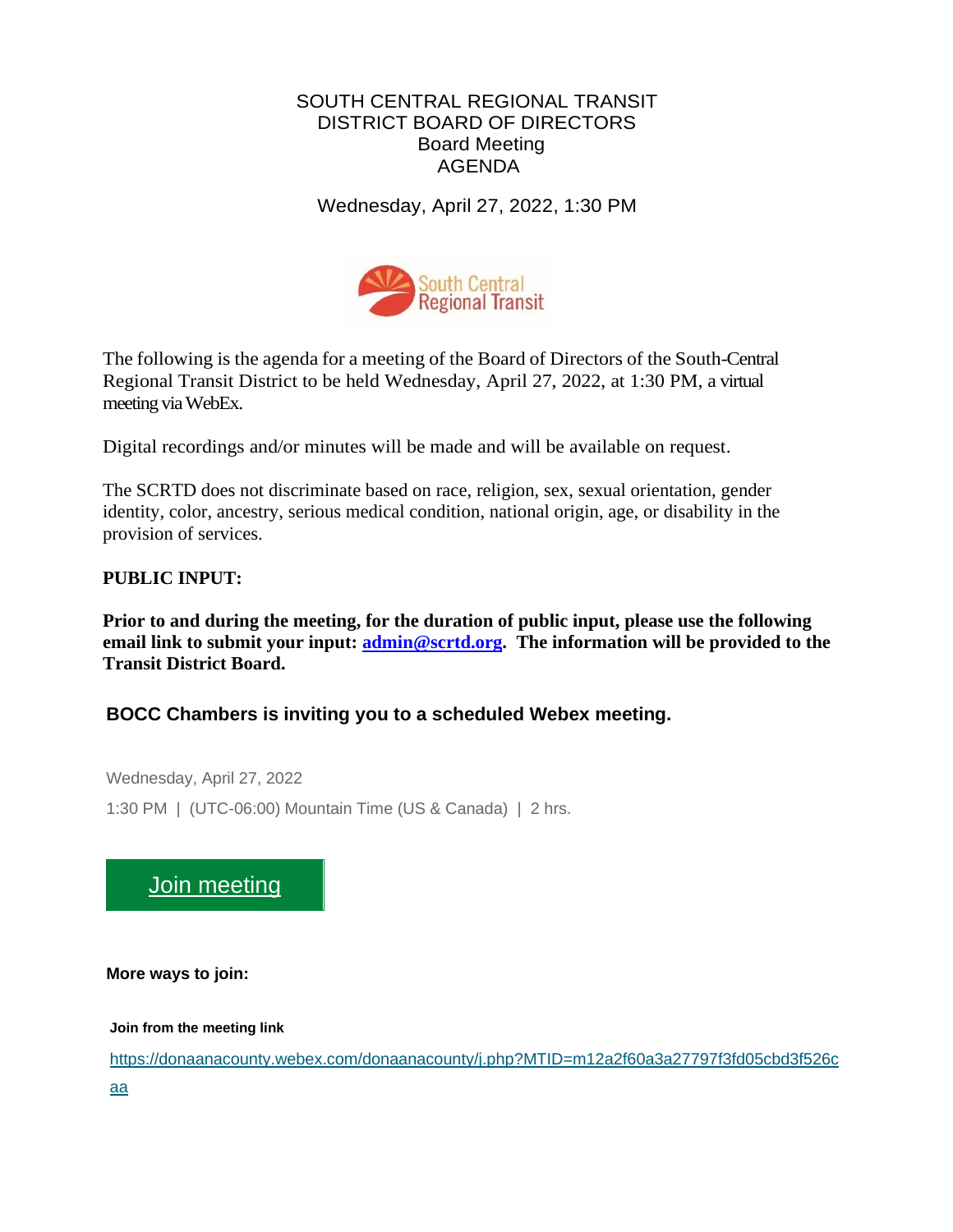#### **Join by meeting number**

Meeting number (access code): 2463 642 5323 Meeting password: pX2SPDYmy84

**Tap to join from a mobile device (attendees only)** [+1-415-655-0003,24636425323##](tel:%2B1-415-655-0003,,*01*24636425323%23%23*01*) US Toll

#### **Join by phone**

+1-415-655-0003 US Toll

[Global call-in numbers](https://donaanacounty.webex.com/donaanacounty/globalcallin.php?MTID=m4f9b17c7c46cfbec816ae462f63086e9)

#### **Join from a video system or application**

Dial 24636425323@donaanacounty.webex.com You can also dial 173.243.2.68 and enter your meeting number.

Need help? Go to [https://help.webex.com](https://help.webex.com/)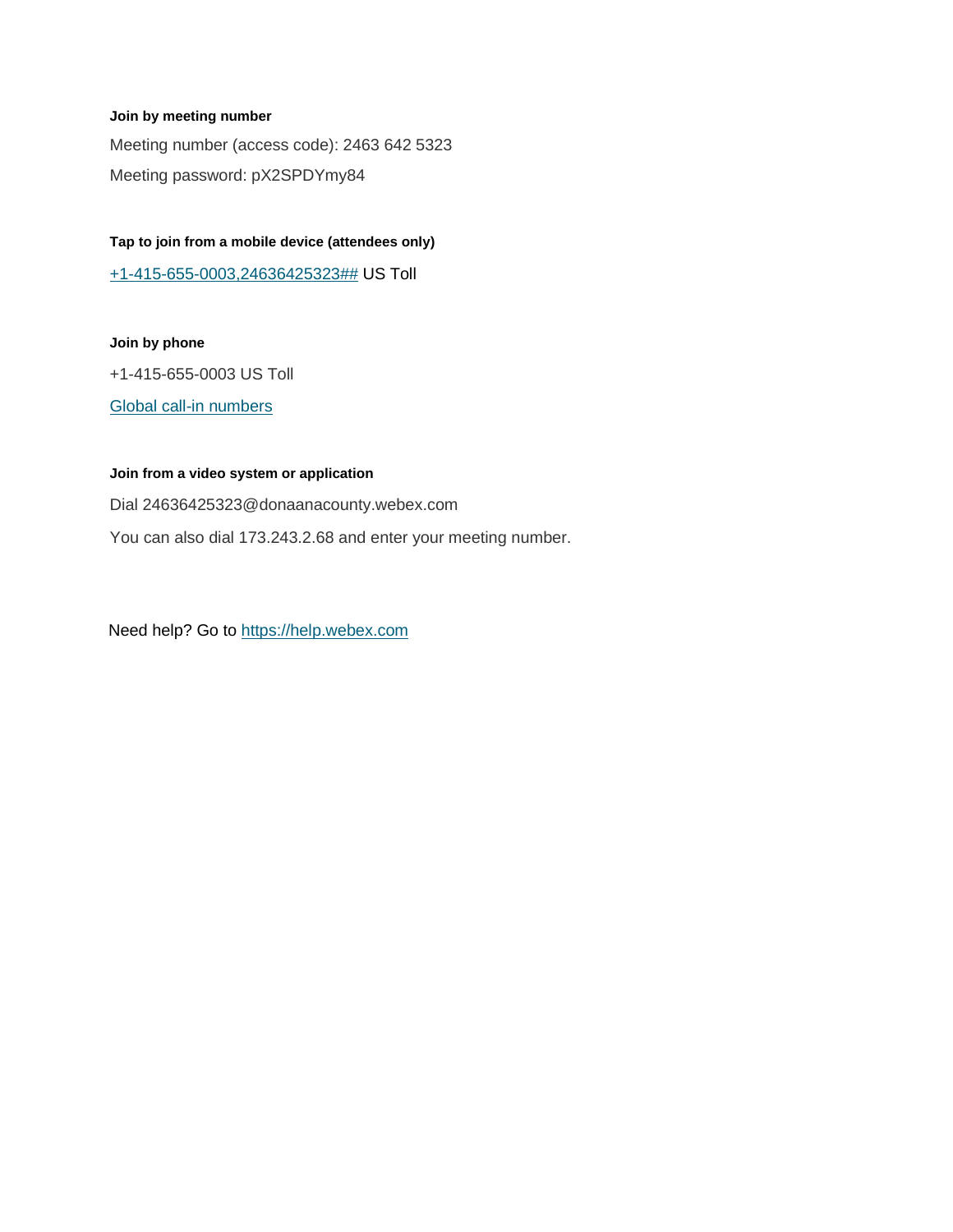# **SOUTH CENTRAL REGIONAL TRANSIT DISTRICT Board Meeting Wednesday, April 27, 2022 – 1:30 PM (MST) Doña Ana County Government Center 845 North Motel Boulevard Las Cruces, New Mexico 88007**

### **AGENDA**

- 1. Call to Order
- 2. PledgeofAllegiance
- 3. Roll Call
- 4. Approve agenda
- 5. Public Input
- 6. Approval of SCRTD Meeting Minutes of March 23, 2022
- 7. Executive Director's Report David Armijo
- 8. Discussion and Approval of Resolution for Third Quarter Financial Report Adam Shea
- 9. Discussion and Approval of Budget Adjustment for FY2021-2022 Adam Shea
- 10. Discussion and Approval of Annual Membership Fees Adam Shea
- 11. Discussion and Public Comment of Three Year Transit Development Plan David Armijo
- 12. Discussion and Approval of Zero Emission Plan NM DOT \$20,000 Grant David Armijo
- 13. Board Comment
- 14. Adjourn **Next Meeting May 25, 2022**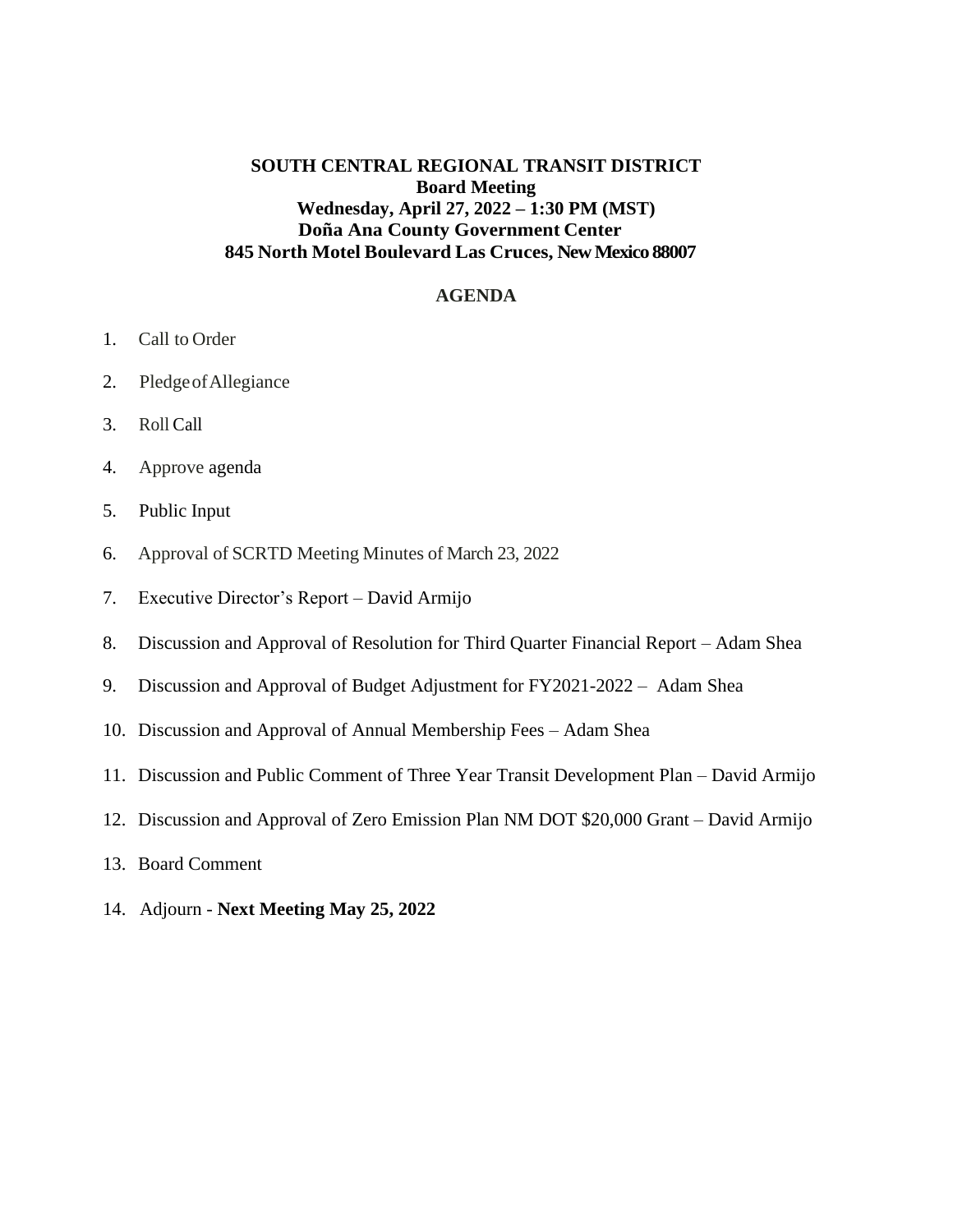## **ITEM #6 March 23 Minutes**

### **South Central RTD**

### **Board of Directors Meeting**

# **Wednesday, March 23, 2022 - 1:30 PM**

## **MINUTES**

## **MEMBERS PRESENT:**

Javier Perea, RTD Chair, City of Sunland Park Nora Barraza, RTD Vice Chair, Town of Mesilla Majorie Powey, Village of Williamsburg Lynn Ellins, Doña Ana County Cathy Harmon, City of Elephant Butte Yvonne Flores, City of Las Cruces Diana Trujillo, City of Anthony

### **MEMBERS ABSENT:**

Peter Atencio, Village of Hatch Sharon Thomas, Citizens Advisory Committee

- **SCRTD STAFF:** David Armijo, SCRTD Executive Director Sara Vasquez, SCRTD Cristina Gamboa, SCRTD Adam Shea, SCRTD
- **OTHERS PRESENT:** Becky Baum, RC Creations, LLC, Transcriptionist

Javier Perea called the meeting to order at approximately 1:45.

# **1. PLEDGE OF ALLEGIANCE**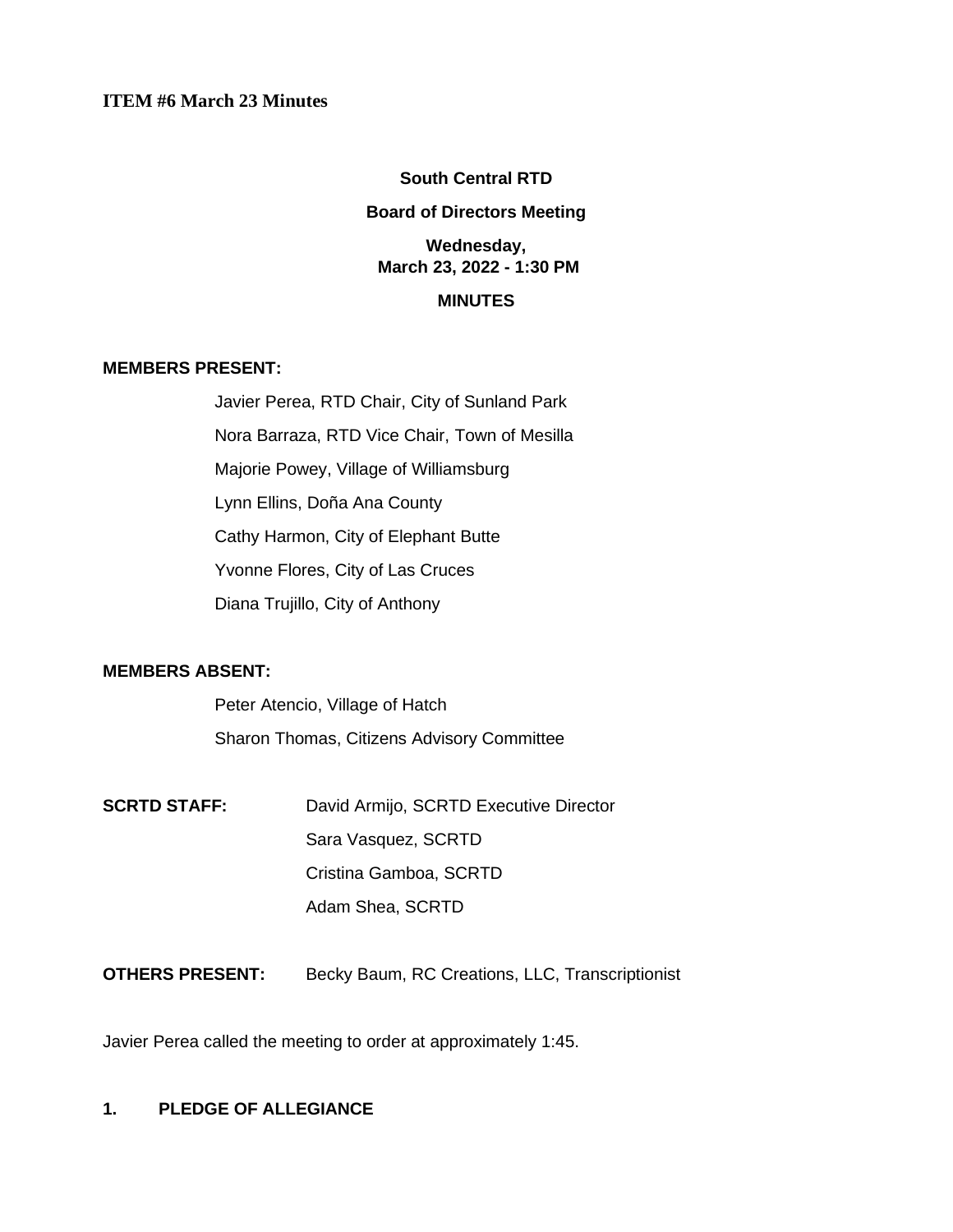# ALL STAND FOR THE PLEDGE OF ALLEGIANCE.

## **2. ROLL CALL**

A quorum was determined to be present.

## **3. CHANGES TO THE AGENDA**

There were no changes to the agenda. Motioned by Councilor Flores, second by Nora Barraza. Passed unanimously.

## **4. PUBLIC INPUT**

Raymond Madsen stated that he has been attempting to be environmentally conscious and save money by using the county and Las Cruces municipal buses. For three times the route was completely canceled, and he was not informed until he called in; the Copper Route is the least conspicuous. The signs are up on the Copper Route, but that bus is taken to service other routes going down to Anthony and Sunland Park. When he has tried to address with employees they seem to be condescending and patronizing to him. He added that it's difficult for him to attend the meetings virtually but is unable to attend in person as they moved the space. He believes this needs to be addressed in order to continue having people from Sierra and Otero County supporting the agency.

Gabriel Holguin, a trustee with the City of Anthony introduced himself. He will touch base with the Board soon to gather information on how they're involved in the community. This Board is one of the first in Anthony and he's excited to be a part of it.

# **5. APPROVAL OF SCRTD MEETING MINUTES OF January 26, 2022**

There were no changes to the minutes. Motioned by Councilor Flores, seconded by Nora Barraza. Passed unanimously; one abstain by Harmon.

### **6. EXECUTIVE DIRECTOR'S REPORT**

David Armijo gave the Executive Director's report. Ridership for March is holding steady; they are a bit higher than for February. The state report since July was shown; roughly 46,000 with just under 65,000 last year. SCRTD is on track to do close to 70,000; Mr. Armijo expects 6,000 per month during the next few months. Currently most agencies are running roughly 60% to 65%; many cases services have been shut down. Locally the Sun Metro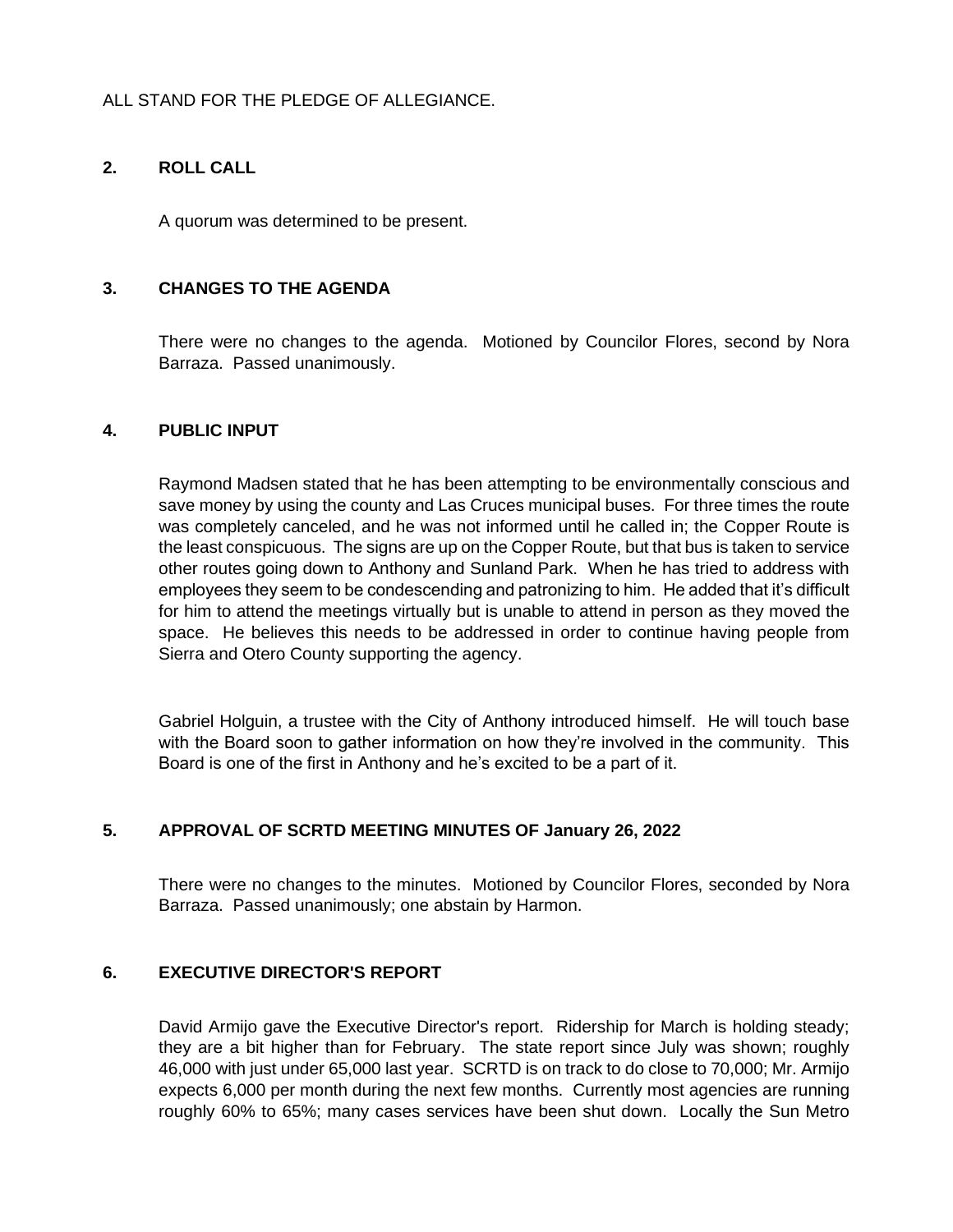doesn't run service on holidays or Sundays, a significant reduction. Roadrunner is still running a 10 hour service day. There have been vehicle issues; vehicles are getting older and it's difficult to replace. SCRTD hasn't received a bus in over two years. The orders with the state are two years behind and going into the third year; the order should be in this summer but it's unknown.

The van program included two vans which received \$90,000 from last year's legislature; those are still on order. Mr. Armijo went to California to buy one and it should be delivered this afternoon. He went to California due to sales tax; California wouldn't allow him to drive the vehicle which is why it is on a flatbed to be delivered. There are difficulties receiving supplies and parts as well. There was discussion on the factors attributing to the backlog; COVID, shut down of the Gillig bus factory, computer chips, pent up demand, and etcetera. SCRTD has five buses they're waiting on; have used a van to help move people, especially on Copper Route. A 15 passenger van was just acquired; no wheelchair access but can be used on an occasional basis as a backup. This van will be used with the vanpool program with Santa Teresa; had to be paid upfront.

Pictures were shown of the new bus stops, Cooper Route, and Turquoise Route. The signs are built locally, and the poles were acquired from the same builder the City uses. There is an order for five buses which should get in later this year: only replacement buses rather than expansion. There is a factory that produces something called diamond buses whose factory is in Kansas. SCRTD is on a list to pick up two vehicles from them; small vehicles normally used for paratransit 14 passenger vans. If the financials are worked out this week, then those can be picked up within two to three weeks. Currently the quest is to get everything they can so there isn't a backlog again; new buses, used buses to recover, and etcetera. Two more mechanics were hired as well.

The state contacted Mr. Armijo in regard to buses; in particular a 2015 International bus, 40 feet long, and has been parked for almost five years due to the pandemic, special driver, and other issues. It is practically brand new, and the state is giving it to SCRTD. There will be limitations to what it can be used for; possibly Yellow Route because it's the most popular route. It will be in service by the end of the week. Mr. Armijo will send the slides to the Board for further viewing.

# **7. ACTION ITEM: FY2022 AUDITORS REPORT - ITZA SOSA**

Itza Sosa from Beasley Mitchell gave the presentation. The audit was approved and released by the state on March 8, 2022. The copy provided to the Board is a final version of the audit report. She thanked Adam, Sara, and David for their hard work and timeliness in providing all necessary information for the audit; they were able to submit on time.

The scope of the audit was from July 1, 2020, through June 30, 2021. The responsibility as the auditor is to audit the financial statement information and provide an opinion as to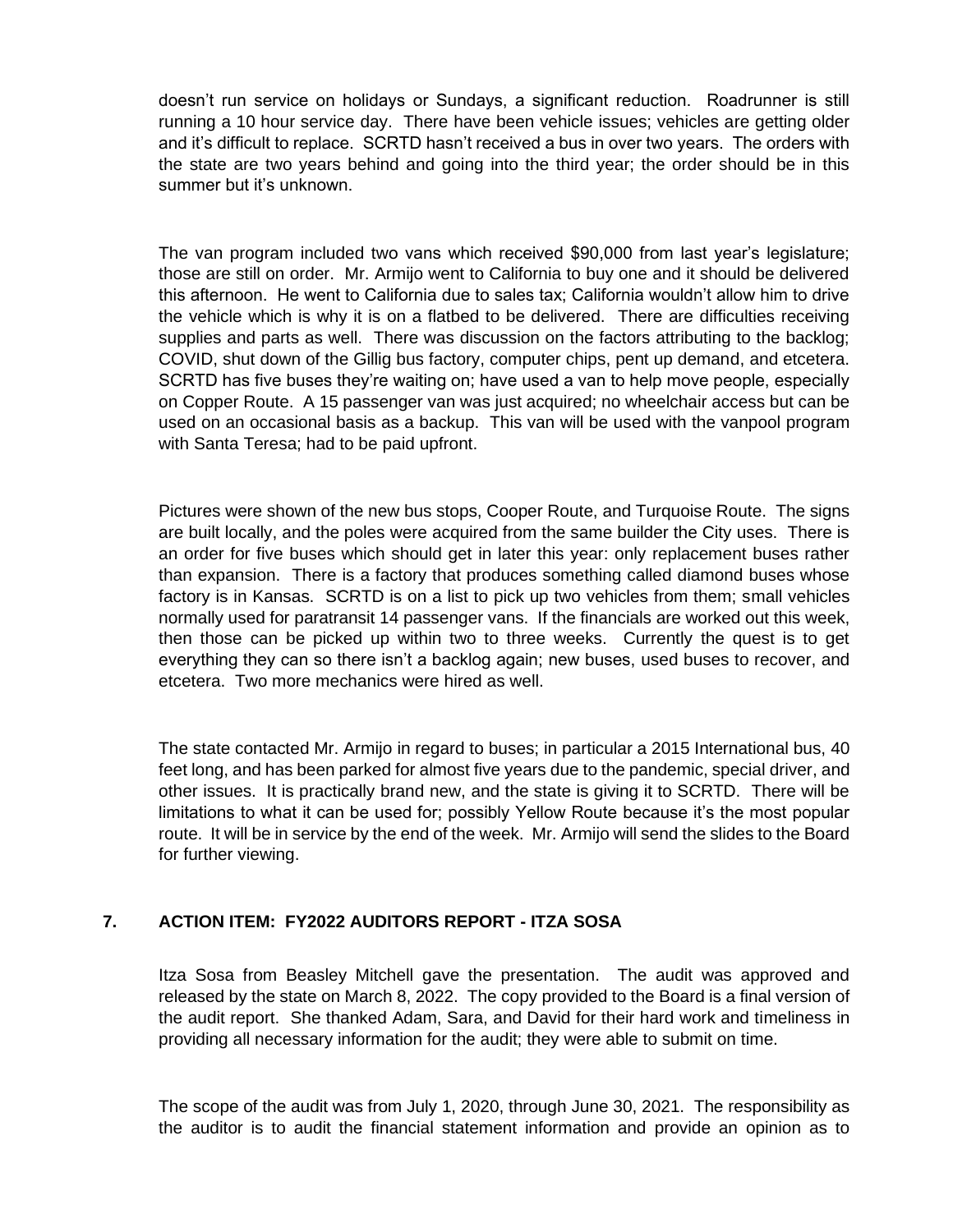whether the financial statements are presented fairly based on their test and audit procedures. Management of the district is responsible for the financial information presented in their financial statements for the design and implementation of internal controls and providing all requested information related to the audit. The district received an unmodified opinion which is a clean opinion; the best opinion to get. There is one finding but it is not significant enough to qualify the report.

A single audit was performed for the current year; it is necessary when the district has federal award expenditures exceeding \$750,000. This year the threshold was exceeded and there was a need for a single audit. Auditors are mainly focused on testing the federal spending. The district did not receive any findings related to the single audit and therefore also received an unmodified opinion for that portion. For the single audit portion, it is very important that the district can account for federal and state funds separately. On page 43 of the report there is a summary of the prior and current year findings. Four of the findings received in the prior year were marked as resolved. The current year only has one finding related to the budget; the district did not include budget for capital purchases on the DFA report. The revenue side of the budget was included; grant was included under the budget but not on the expense side for DFA reporting. The finding will be simple to clear for next year.

Motioned by Mayor Murillo, seconded by Councilor Flores.

Councilor Flores asked if the page nine finding was it; yes, it is for the current year. The expenditure could be seen for the buses, but it wasn't budgeted; it needs to be for DFA purposes. It cannot be fixed at this time as too much time has passed. However, Ms. Sosa will look at fiscal year 2022 information to clear the finding. As long as the trial balance and accounting records match the DFA report, and the budget is there for all expenses then it will clear the finding. Chair Perea congratulated the staff for the improvement on the audit.

Passed unanimously.

## **8. DISCUSSION ITEM: FISCAL YEAR 2021-2022 BUDGET APPROVAL STATE OF NEW MEXICO DEPARTMENT OF FINANCE AND ADMINISTRATION**

David Armijo gave the presentation. He had intended to do this in January as the letter was received in December. It takes several months for DFA to clear the items; Adam has made adjustments to the budget relative to the quarterly. Staff is confident that things will be fine when the books are closed. This discussion is to make sure the Board has an opportunity to see the letter.

## **9. DISCUSSION ITEM: BUDGET WORKSHOP**

David Armijo gave the presentation. When the pandemic first hit in 2020 service was reduced by roughly 15%: school trips mostly. The baseline was still going strong, and they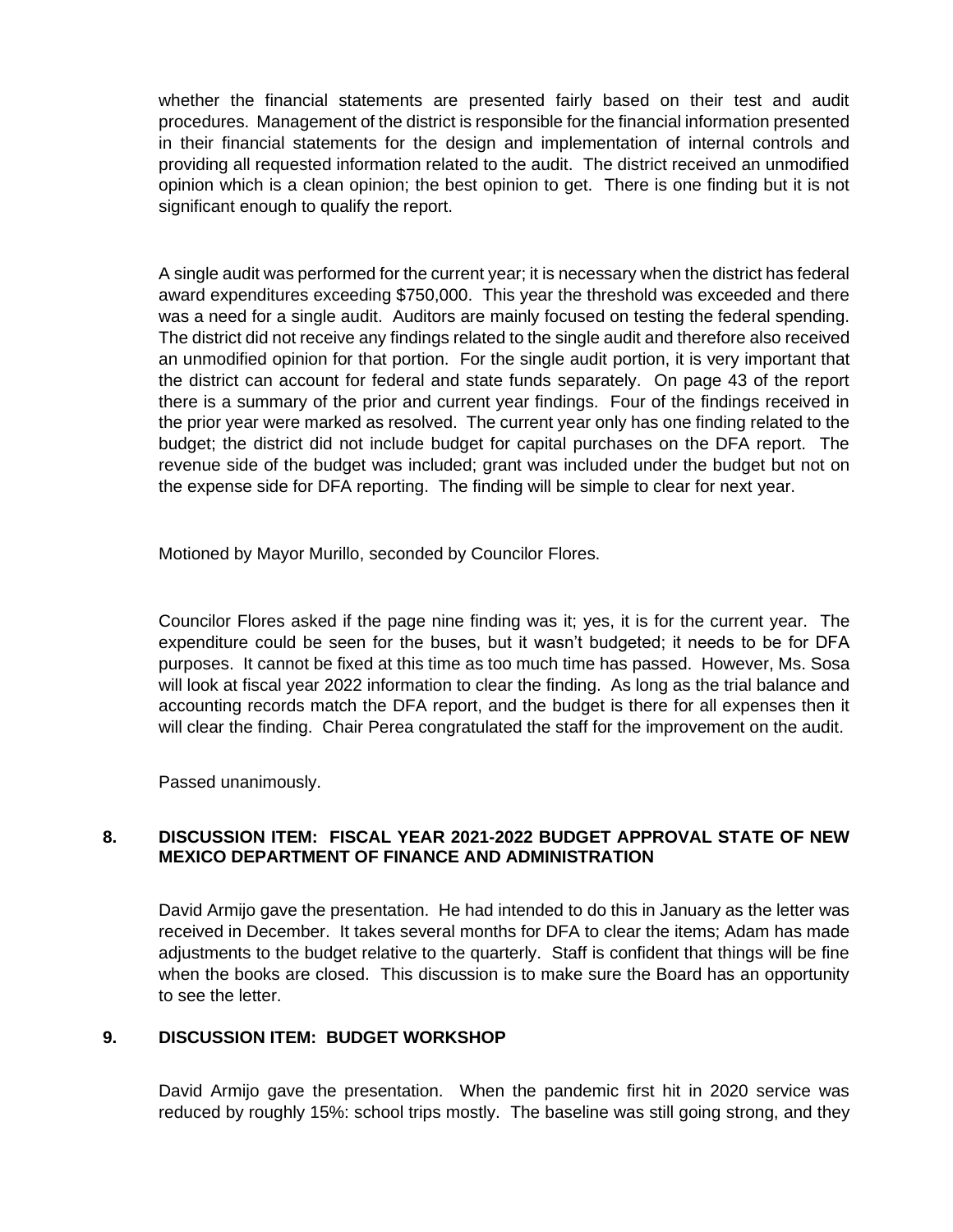prepared for the new Yellow Route services end of 2020. Fares was reinstituted last year to bring in revenues. When services came back, they were able to increase service 118%. During that time emergency services were also provided to migrants. El Calavario has begun using their own buses, so SCRTD helps as needed now. The transportation of food boxes into Sierra County was done in 2020 and 2021; recently been cut back due to their own resources and people being able to do more.

A grant was received for two vans of roughly \$90,000; the school bus services were reinstated; money from 5307 funding was received; other funds were received; the county increased funding to \$711,000; phase two of the Anthony bus facility was completed; a new payroll system was added; training program was expanded for a more defined program; new bus stops were installed; there is a bus review of the Sierra County routes for expansions of possible Red, Purple, Turquoise, and Sierra County routes. SCRTD has continued to grow from six employees to 30 employees; the most recent addition is an administrative assistant named Cristina Gamboa. Within the past three years there was only one administrative person added; mechanics and dispatchers were hired instead to help services.

There have been security challenges in Sunland Park; lighting and other measures have been added for safety. ARBOC vehicles are on order; no wheelchair lift as it has a ramp and is wider which makes it easier to board. Mr. Armijo is looking into hybrid and electric vehicles; there is a midsize bus that's being tested in Altoona, Pennsylvania. Once the vehicle is certified then the manufacturer can move forward. These will be the first all-electric midsize bus which opens the door in future years. Mr. Armijo is working on a policy talking about zero emission which is a year or two away. Goals and objectives include bus capital, securing more federal funds, launch a regional van pool program, and develop and implement a new fare policy. The county is considering subsidizing the fare box which would allow SCRTD to go to a free fare system; just shy of \$4,000 a month. It would free up people from counting fares and help with audits. More information will come within the coming days; possibly begin April 1, 2022. The Sun Metro for the next three years needs a policy initiative that would address how to migrate to their fare system; higher fares than New Mexico.

Under the regional program that SCRTD is working with Sun Metro on as a grantee needs a three year projection of services to include Anthony, Sunland Park/Santa Teresa, and Chaparral as well as all the unincorporated parts of Doña Ana County that govern those areas. They are having to build a budget that will break down by route. In addition, Sun Metro wants them to address paratransit services. Mr. Armijo is working on a three plan to install paratransit in Sunland Park then move to Anthony and then to Chaparral; needs funding. New Mexico contacted Mr. Armijo to inform him that their planning staff or consultant will look at their routes and services; most will point to Sunland Park. There are more services in Las Cruces so the paratransit may begin there. Mr. Armijo is opening conversations with the Roadrunner staff as well in potential partnership. Councilor Flores voiced her concern that they are disconnected in the south; they need to make better connections. Mr. Armijo added that all the operators are new besides Mr. Bartholomew and himself; some haven't met either.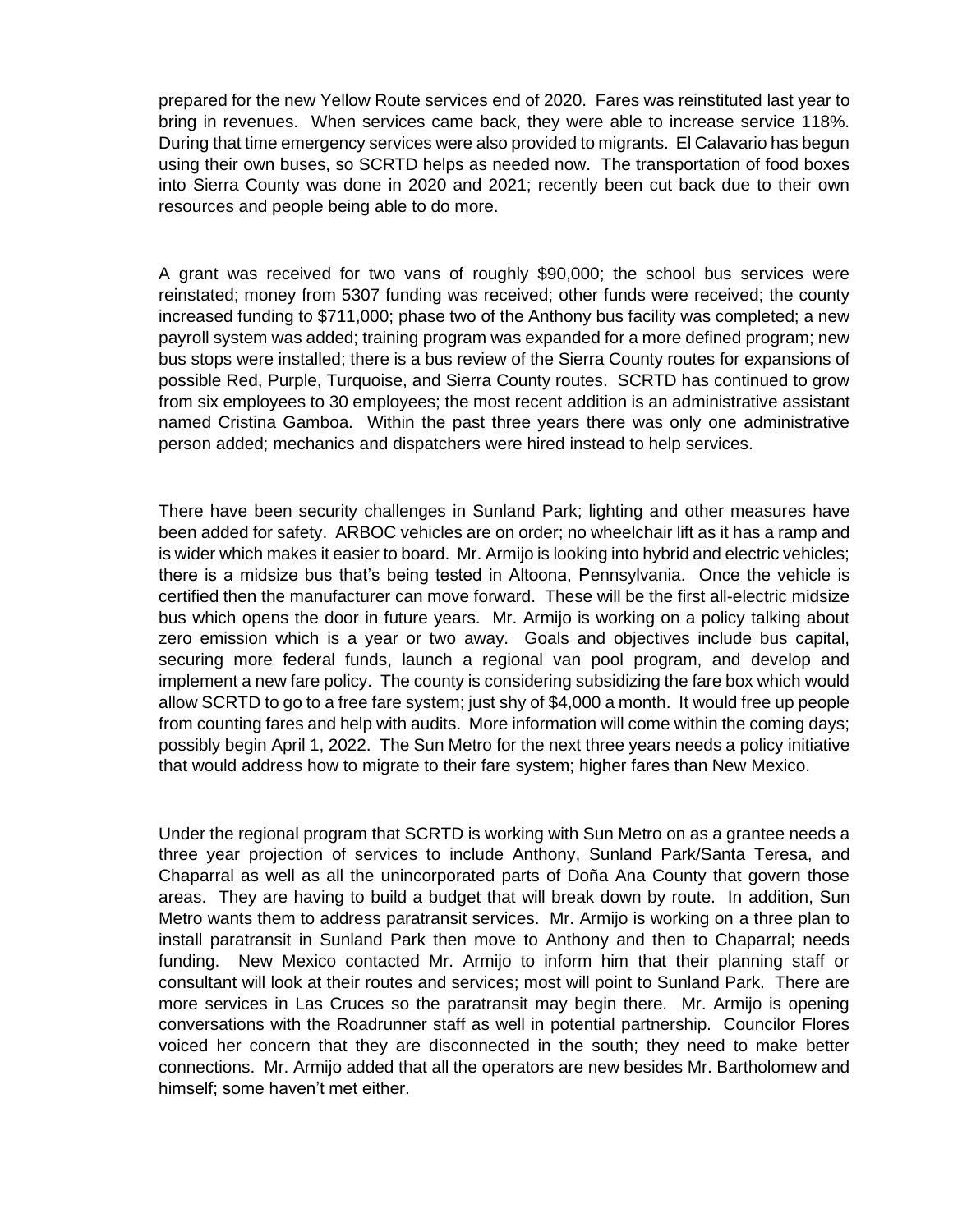Councilor Flores commented that the CDC recommended treating COVID as an endemic now. This allows everyone to move on and hopefully lower prices. Mr. Armijo added that if these other entities want SCRTD to add more services or fixed route then they need to help fund them; funding is lagging behind peers as the ones in the north are receiving more funds. There tend to be more funding opportunities in El Paso as they take parts of southern New Mexico. SCRTD have worked closely with Roadrunner to not go after their money, and it is working fine. The money from El Paso will be a boon as well as being a direct grant recipient through the El Paso effort; they can now apply for other funds in Texas or competitive. The 5307 money from El Paso will be received in two pots; first pot has been allocated at \$204,000. The reason for a hold up on the second one was due to the government not having a budget. Once that is finished the rest of the money will be received and staff is already applying for next year's funding; should be between \$550,000 and \$600,000.

There was discussion on the ARPA windfall and infrastructure money. The portal SCRTD is interested in is 5339 for bus facilities and bus equipment capital. At this time Sun Metro has determined that the money can only go to a designated grant recipient. A portion of those funds could be authorized by the designated grant recipient to the service area; they aren't doing that. SCRTD is in discussion with the state to determine if the governor wants to help them become a dedicated recipient to bypass El Paso and go direct to FTA; expected to take a long time. SCRTD is working with all groups on that decision.

Adam Shea gave the presentation on budget numbers. The revenue overall for the fiscal year is expecting an increase of at least 22.5%. One aspect of the increase includes MOU's and agreements with the state and Texas DOT where \$204,000 is expected this year with an expectation of \$550,000 next year. Another aspect includes membership dues which will be discussed after this presentation. The NMDOT grants will be an increase of roughly 14%; hasn't been received but has been applied for. The increase would be 63.2% from NMDOT, currently primarily for capital projects. They will discuss this with the MPO moving forward. Other sources revenues are the bus fares and ticket sales; \$45,000 was anticipated but it may be paid by the county. Another aspect is \$8,000 in advertising; \$8,000 current and \$8,000 budgeted for next year. Advertising may take more to do than what is expected to come in. Other sources show it's a decrease of 56.8% mostly due to the FY22 van program; it is a DOT program, and the funds won't be available next year.

Expenditures are expected to have an overall increase of 16.7% over the fiscal year 2022. This includes an increase of 30.5% for personnel, increasing by two operators at a minimum and a mechanic. There is a possibility of hiring a dispatcher specific to the van pool program. There is also an increase in the general bus driver starting wage to \$15 an hour. Employee benefits will increase roughly 4.2% and insurance costs will decrease by roughly 16% over FY22. This is primarily due to a proposal from the insurance company with lower rates. The current fiscal year did have an amendment in the second quarter moving insurance money to other accounts due to over budgeted for those insurances based on what was provided at the beginning of the year. Those items have come down, so the amounts are able to be reallocated to insurance. None of the benefits have been reduced or eliminated.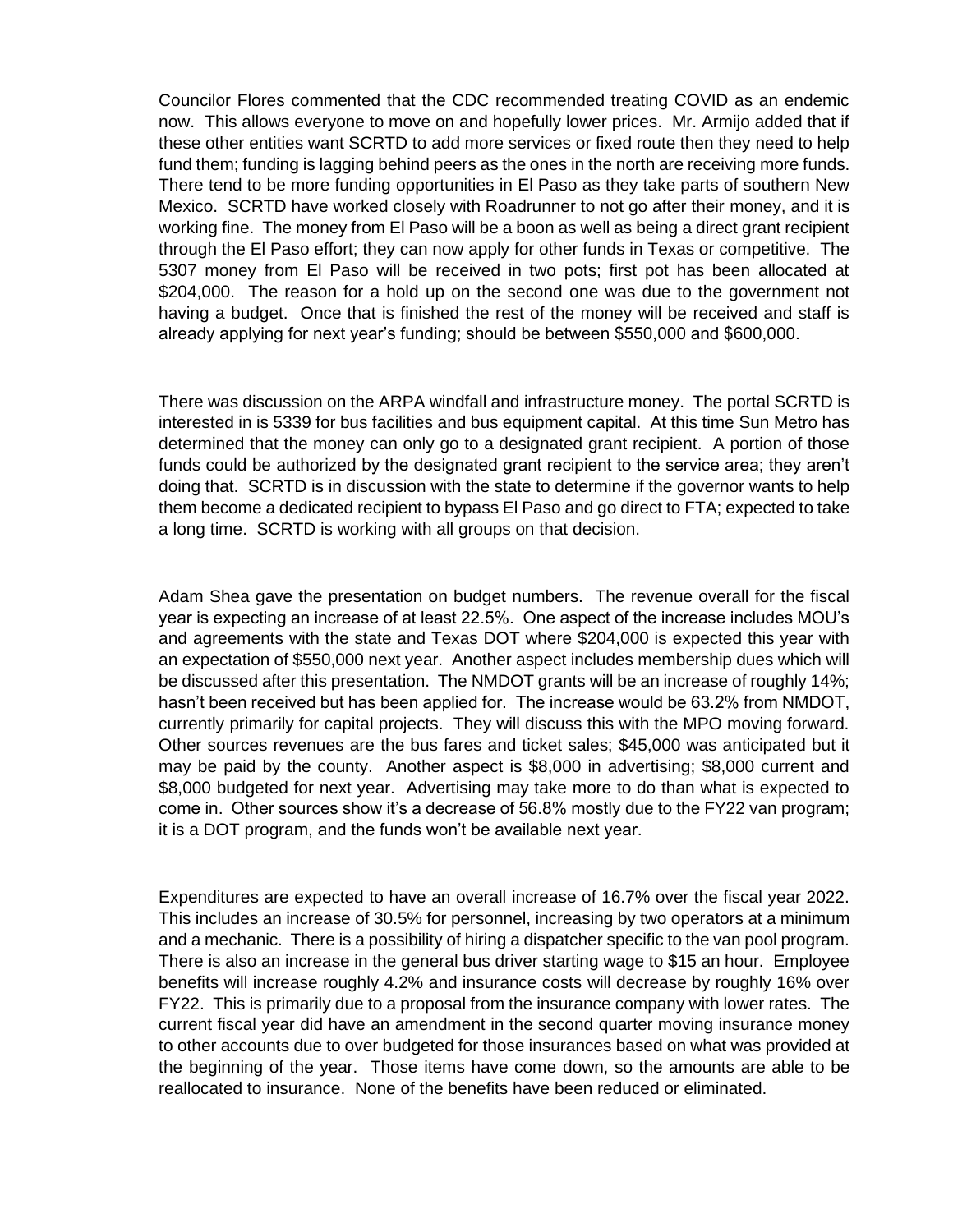Travel and maintenance are expected to have an increase of 11.5% primarily due to repairing buses. Several buses have gone down, and the maintenance costs have gone up. Increased maintenance costs and fuel costs were budgeted for. Staff has diligently worked to not go overboard with supplies and have limited the amount purchased for a 3.1% decrease. There is an expected increase of 0.7% in contractual services due to professional and legal fees. There is an expected decrease of 23.5% in operating costs for the agencies overall dedication to reduce costs. There is an expected decrease of 77.9% in project costs primarily due to the refurbishing of the Anthony facility. The capital outlay specific to that budget year was left blank until it is determined exactly what staff wishes to go for major purchases.

Councilor Flores asked if there has ever been a surplus; last year was 1% and any surplus would go into reserves for future purchases. A line item for reserves was not included. The grants received only cover up to 80% of the costs so that would limit the reserve. Staff is expecting to be able to make capital purchases with the Texas funds. That additional money will be accepted at the end of the third quarter. Mr. Armijo and Mr. Shea are determining how that money will show up in the budget; depends on where the funds will be used. They are asking for operating funds rather than just capital; wish to lease a facility with those funds. The next step is to go to the regional office in Fort Worth, FTA; the application takes six weeks. The goal is to get the money in and spent by June 30th. Once that happens it will be a cost savings and adjustment as they have already paid for certain items; that could go into the reserves.

Commissioner Ellins asked what the legal fees are for. The legal fees are for helping write up the proposals in the Legal Department as well as a neighbor of the Anthony facility who is intending on suing SCRTD for drainage issues; it is a city/county issue, but the neighbor is coming to SCRTD as they are there. The rest is simply anticipatory; hoping it won't be excessive. The attorney who worked on the federal 5307 may be used more going forward if they try for the 5339 initiatives.

# **10. DISCUSSION ITEM: MEMBERSHIP INCREASE BASED ON INFLATION**

Adam Shea gave the presentation. Staff would like to increase the membership dues by 35%. Initially the billings were based on population from 2010. Now figures are based off of the 2020 census population; the difference was shown. There was an adjustment in membership dues in 2018; four years ago. There have been multiple adjustments to the population without changes to fares. This is to supplement the increase of fares to 35% for a total \$148,203.68 from \$107,960. The numbers being used are from the federal reserves; have numbers as far back or forward as needed. The numbers from 2010 up through 2020 show an unusual growth in inflation. Historically the numbers have been close to 2% on an annual basis but the last two years was roughly 5% with last year being 7%. The rate is looking at capturing the past 10 years based on the population with no projection of increase moving forward.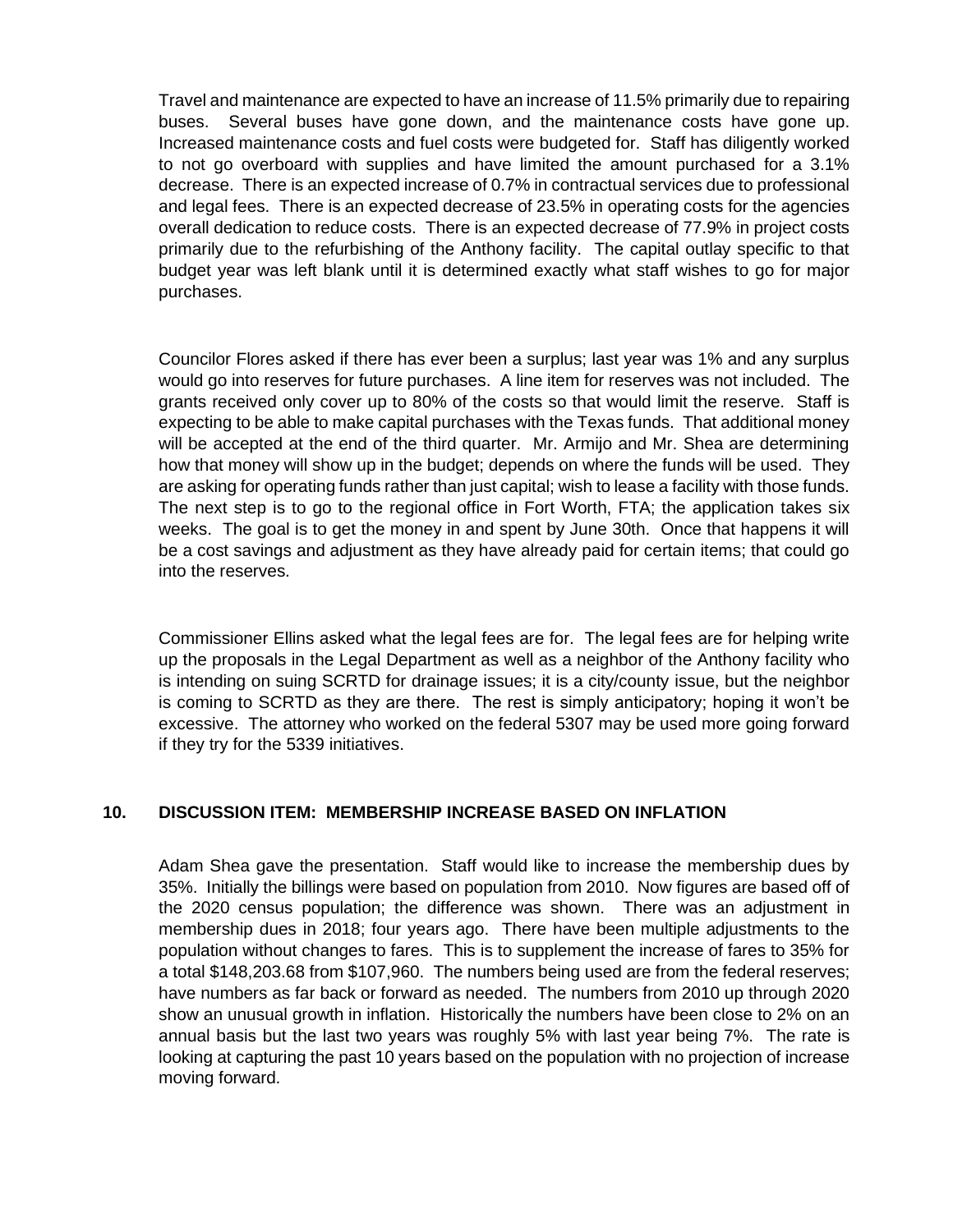Nora Barraza stated that 35% is a bit much and she doesn't understand why they waited to do the increase. Her biggest concern is they are increasing by such a large amount but there are members up north not receiving service. The 35% is based on the consumer price index and population increases. Adding services is something the SCRTD wishes to do; just need to secure materials and how it will be done. Nora Barraza added that the Town of Mesilla census has been 2,196 since 2010 but the information shows it as 1,772; staff will look into it. Councilor Flores asked for clarification on the amount the City of Las Cruces would need to pay. There wasn't as much of a sizeable increase from 2010 to 2018; the increase calculation in 2018 was small.

Chair Perea stated that he's in support of the increase as the transit needs resources in order to expand and grow, eventually to the northern county. Much of what is purchased must be supplemented; only up to 80% is MOU's and grants. Chair Perea recommended freezing the current rates for the service areas where there is nothing provided; when service begins then the proposed rate can be implemented. Mr. Armijo agreed and will send this out for comment to each of the cities. This discussion is specifically for feedback; the next presentation will be more detailed. Councilor Flores noted that some areas have gone down in population but there is still an expected increase. The final number is based on an increase of 35% per head which is why the numbers went up. There was discussion of people who may have been too scared to take the census and therefore didn't do it; some areas did increase in population, but the census doesn't show that.

Mr. Shea explained how the new pricing came to be; the 2018 increase was such a small increase of population that it didn't make much difference. This 35% is an additional increase is per head. There was discussion of not including the 2018 information to keep the information from being too confusing. In order to make sure there is no double dipping the county numbers are lower. For example, Elephant Butte was initially billed at \$0.50 per head and is now being increased to \$0.675 per head. The CPI has gone up recently; in past years there were a few years the CPI had no increase or decrease. Mr. Armijo suggested looking at this again in five years to not have such a large increase. They will double check and correct these numbers as necessary for the Board. Chair Perea would like the numbers for Town of Williamsburg and Elephant Butte frozen.

# **11. DISCUSSION ITEM: SECTION 5307 SPLIT LETTER AGREEMENT - PARTIAL FUNDING**

This was discussed earlier. Mr. Armijo will bring a more definitive request at the next meeting once he has something further from El Paso.

# **12. BOARD COMMENT**

Chair Perea thanked Mayor Murillo for hosting the meeting; good to get into other communities served and see them. Those who wish to view the facilities after the meeting may do so.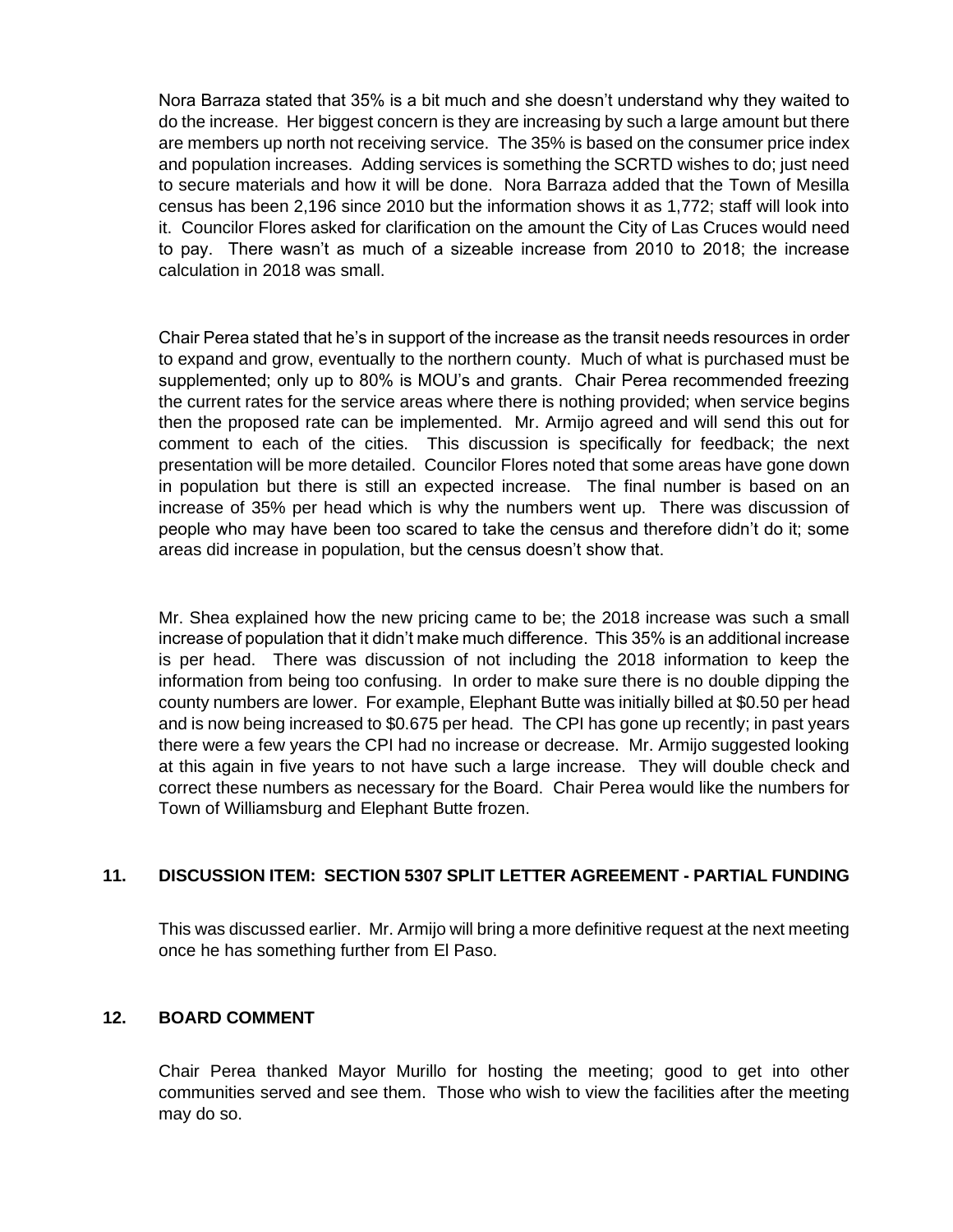# **13. ADJOURNMENT - Next meeting April 27, 2022**

Chairperson

# **ITEM #7 Executive Director's Report**

The report will be provided at the board meeting.

\_\_\_\_\_\_\_\_\_\_\_\_\_\_\_\_\_\_\_\_\_\_\_\_\_\_\_\_\_\_\_\_\_\_\_\_\_\_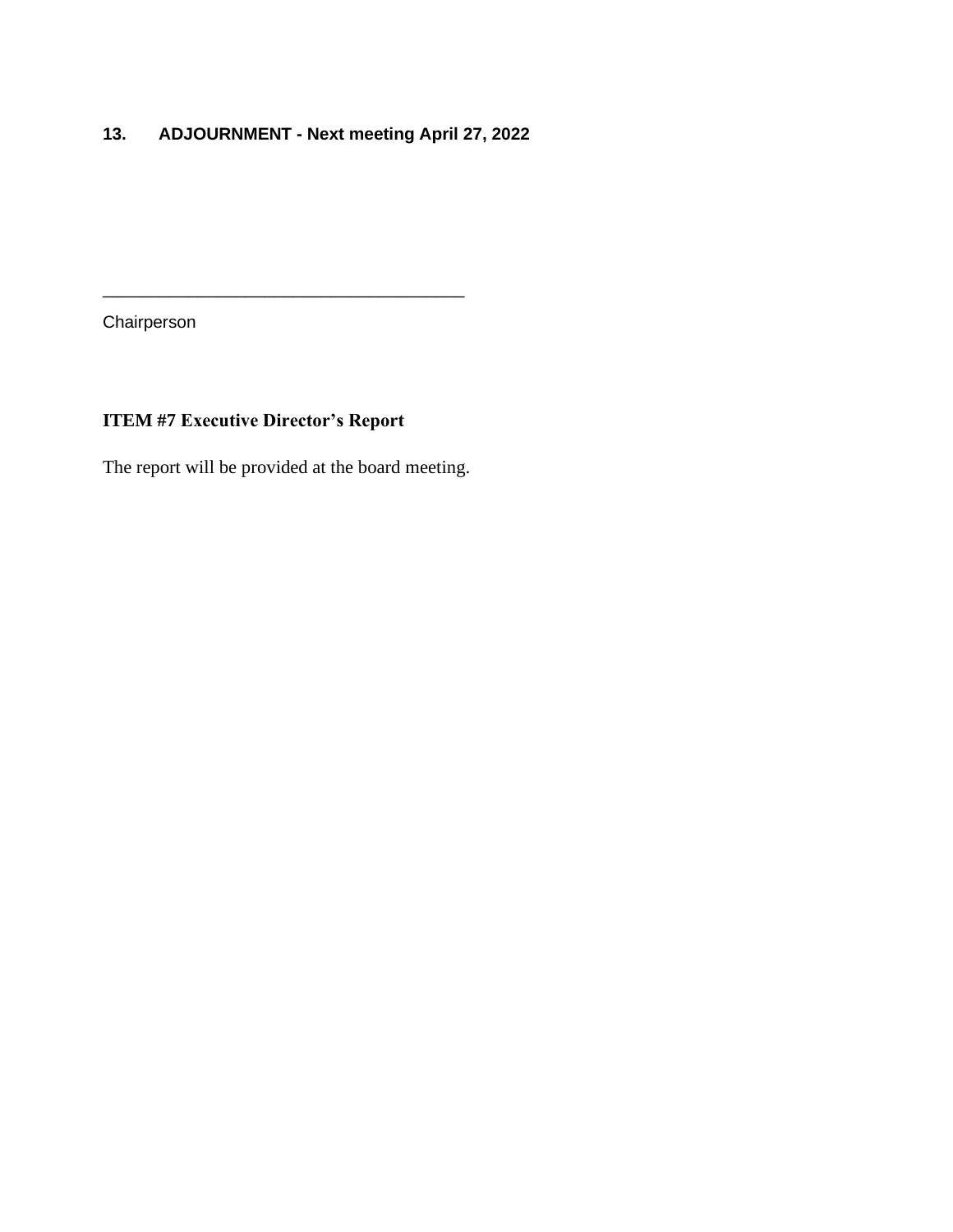# **Board Reports:**

**ITEM #8** Discussion and Approval of Resolution for Third Quarter Financial Report – Adam Shea

This report will provide at the board meeting and will include financials both revenue and expenses of the year through the third quarter.

**ITEM #9** Discussion and Approval of Budget Adjustment for FY2021-2022 – Adam Shea

The report will be provided at the board meeting with recommendation for budget changes for the current budget year.

**ITEM #10** Discussion and Approval of Annual Membership Fees – Adam Shea

This report will be an update to the board with the recommendation for changes. The time period for changes will be the census update plus year 2021 inflation based on the Federal Reserve

**ITEM #11** Discussion and Public Comment of Three Year Transit Development Plan – David Armijo

The Transit District is eligible for Section 5307 annual federal funding. The preliminary numbers are roughly \$700,000 annually. The funds are subject to approval by Sun Metro and the El Paso MPO. A three year plan, FY2023-2025 has been drafted and will be open to community comment. Public meetings in Anthony and Sunland Park will offer an opportunity for input. The three year plan will be posted on the District website for comments. Additionally, a public notice was submitted for publication to the Las Cruces Bulletin on Monday April  $18<sup>th</sup>$ , 2022. The following is the public notice:

# **South Central Regional Transit District**

# **Public Notice**

A copy of the Proposed Three Year South Doña Ana County Service Plan is posted on the District's website for review and comment. To request a copy of these documents, please call 575-323 1620 or write to SCRTD at 830 Anthony Drive, Anthony NM 88023, or email [admin@scrtd.org](mailto:admin@scrtd.org). This material can be made available to persons with disabilities in alternative medium upon request. If any member of the public would like to comment on the plan as shown, comments must be received in writing to SCRTD by Friday May 20, 2022, at 830 Anthony Drive, Anthony NM 88023 . The SCRTD Board of Directors will consider the proposed plan for approval at its regularly scheduled meeting on May 25, 2022.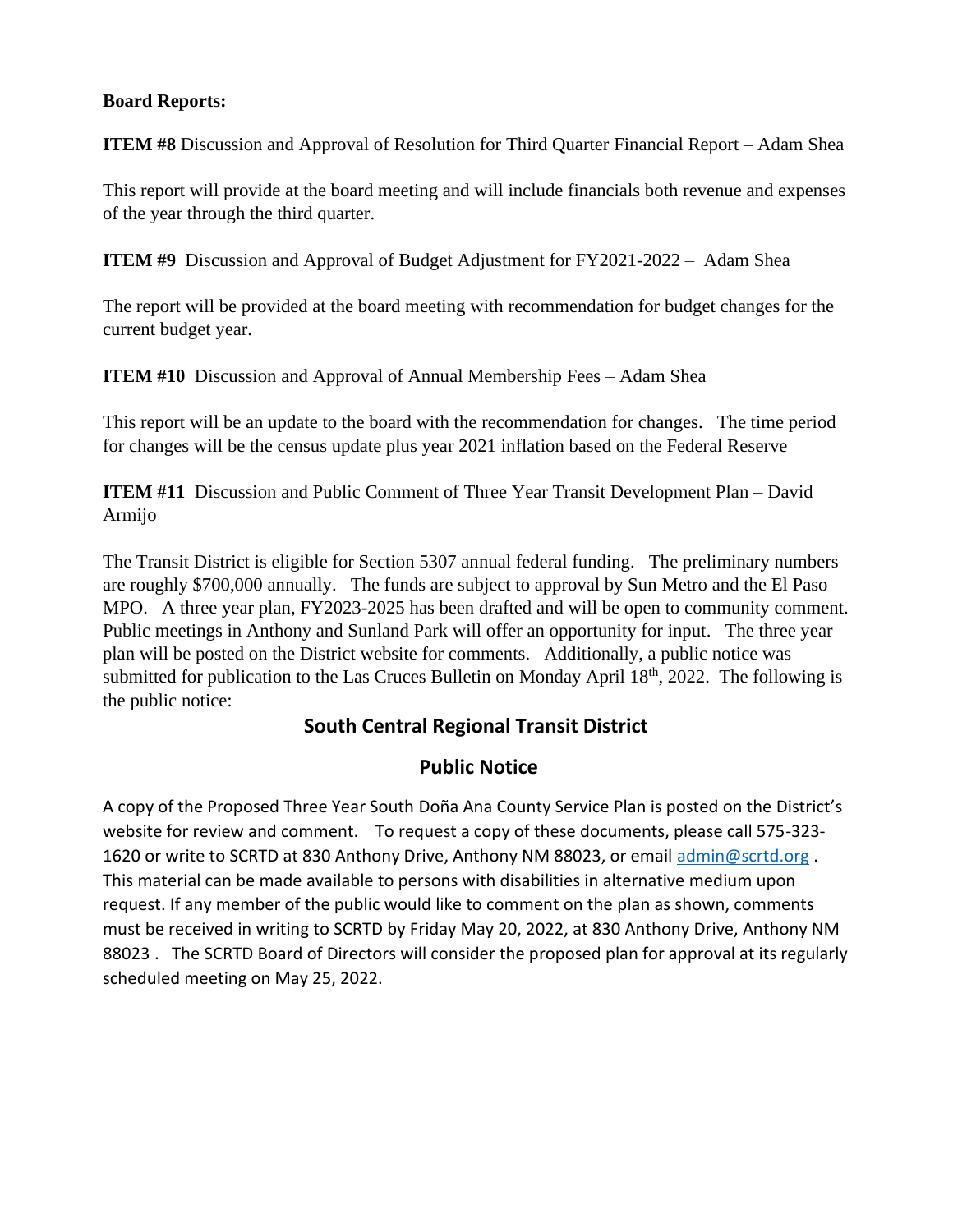**ITEM #12** Discussion and Approval of Zero Emission Plan NM DOT \$20,000 Grant – David Armijo

The New Mexico Department of Transportation has provided a \$20,000 grant to support SCRTD's effort to seek federal funding for zero emission buses. The electric buses would initially serve the Sunland Park area but in future years additional buses would include Las Cruces and areas in north Doña Ana County. The plan will be to submit a grant application for three electric buses. If awarded in August, the bus procurement or order will be placed, and it is expected that buses could begin being delivered within fifteen to eighteen months or by the spring of 2024. The buses will operate primarily in the Sunland Park to downtown El Paso and the Westside service area.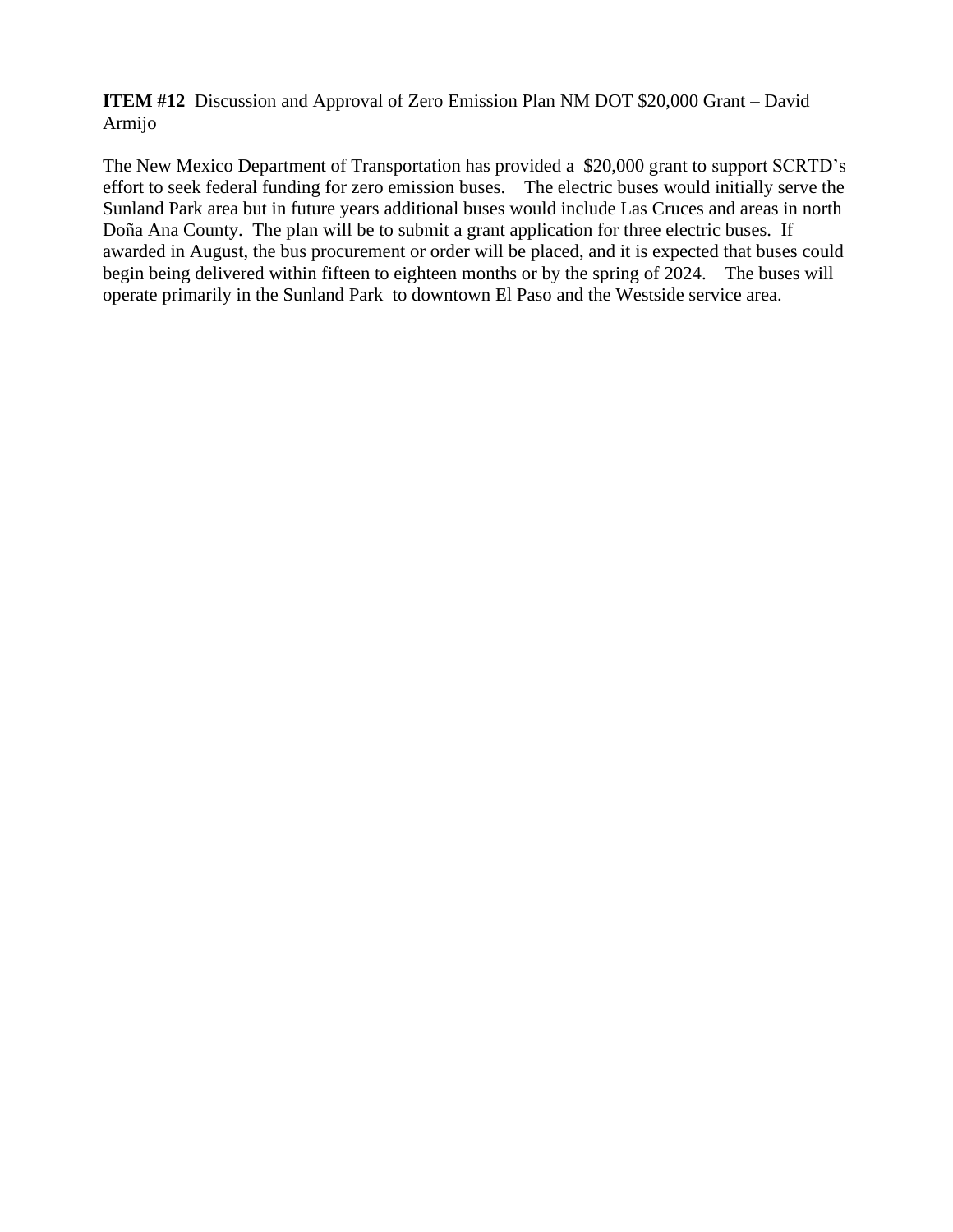**ITEM #Resolutions**

**South Central Regional Transit District** 

**Resolution Number: FY22-18**

**A Resolution approving the Third Quarter Financial Report as approved by the South Central Regional Transit District Board:**

**WHEREAS**, the South Central Regional Transit District Board of Directors met in a meeting Wednesday, April 27<sup>th</sup>, 2022, in the Ana Doña County Offices, 845 N. Motel Blvd., Las Cruces, N.M.; and,

**WHEREAS** the South Central Regional Transit District approves the Third Quarter Financial Report for January  $1<sup>st</sup>$  to March 31 $<sup>st</sup>$ , 2022;</sup>

**NOW, THEREFORE, BE IT RESOLVED** by the Board of Directors of the South-Central Regional Transit District does hereby approve the Third Quarter Financial Statements from January  $1<sup>st</sup>$  to March  $31<sup>st</sup>$ , 2022.

**ADOPTED AND APPROVED THE 27 th DAY OF APRIL 2022.**

Javier Perea, SCRTD Board Chair

ATTEST: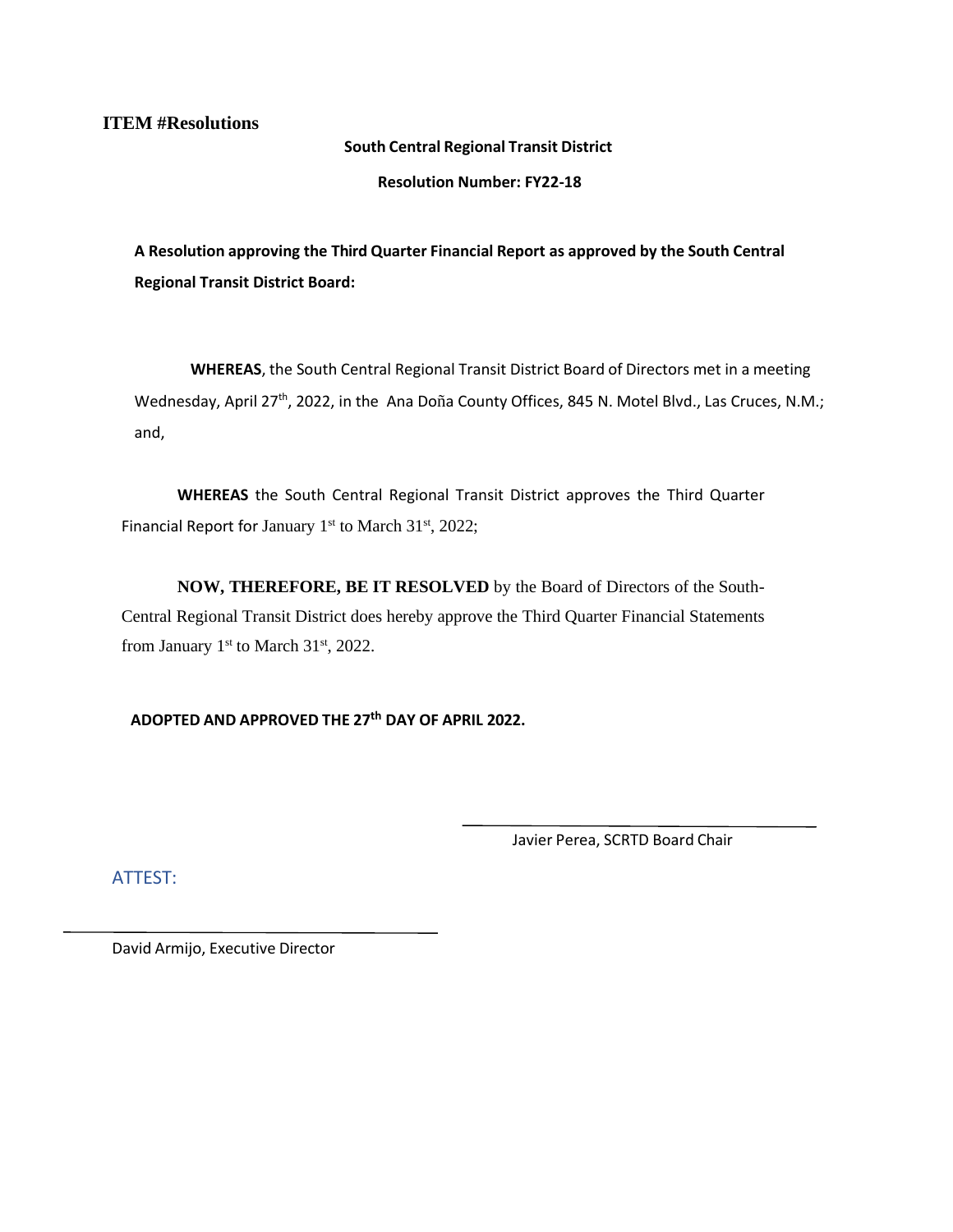**Resolution Number: FY22-19**

**A Resolution approving an amendment to the FY2021-2022 Financial Statements and Budget as of March 2022.**

**WHEREAS**, the South Central Regional Transit District Board of Directors met in a meeting Wednesday, April 27<sup>th</sup>, 2022, in the Ana Doña County Offices, 845 N. Motel Blvd., Las Cruces, N.M.; and,

**WHERAS,** Staff provided details on amending the annual budget to better reflect the budget categories in the annual budget; and,

**NOW, THEREFORE, BE IT RESOLVED** by the Board of Directors ofthe South-Central Regional Transit District does hereby approve the Financial Statements and Budget as of April 27<sup>th</sup>, 2022.

**ADOPTED AND APPROVED THE 27th DAY OF APRIL 2022.**

Javier Perea, SCRTD Board Chair

ATTEST: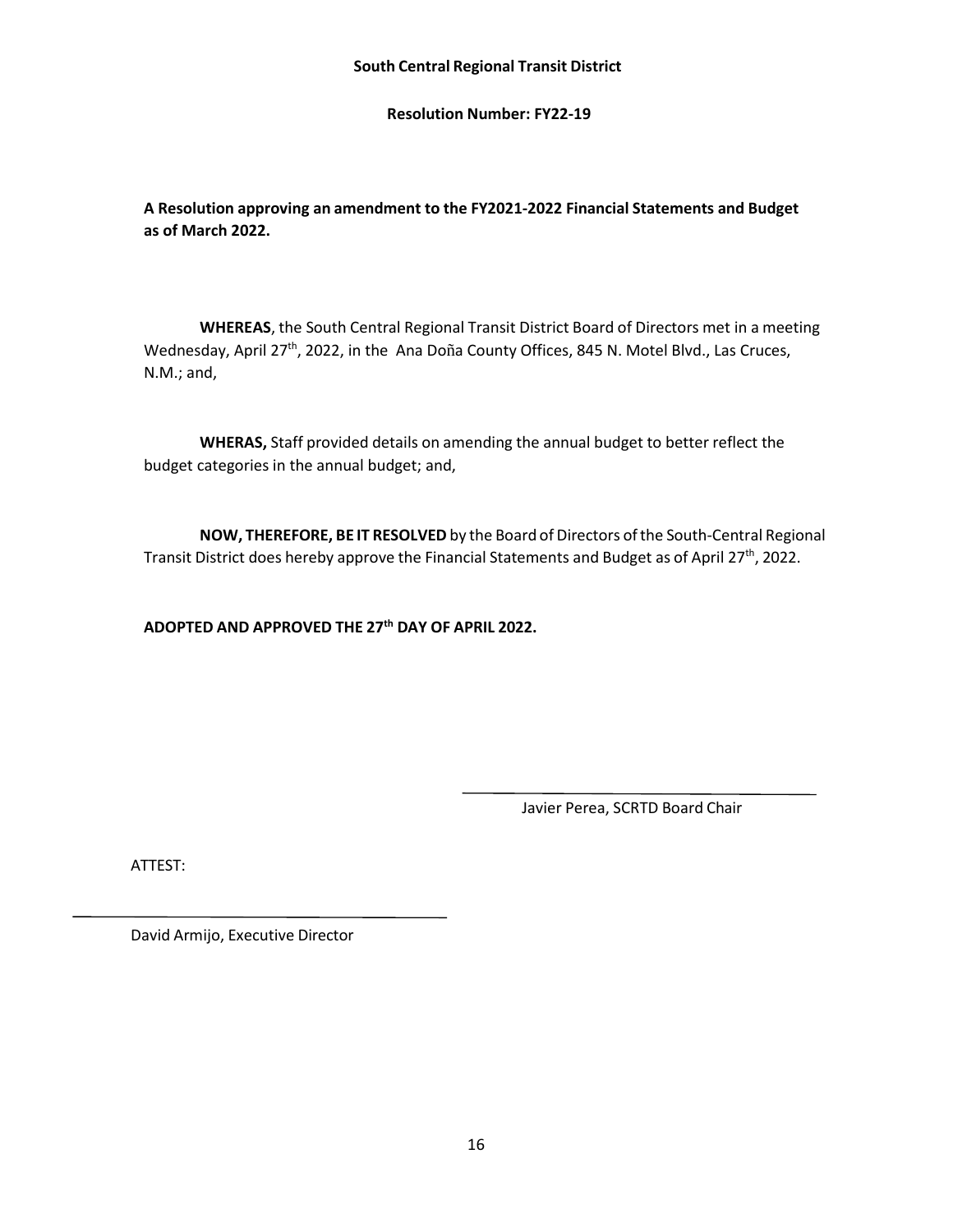#### **South Central Regional Transit District**

**Resolution Number: FY22-20**

### **A Resolution approving new Membership Fees for FY2022-2023**

**WHEREAS**, the South Central Regional Transit District Board of Directors met in a meeting Wednesday, April 27<sup>th</sup>, 2022, in the Doña Ana County Offices, 845 N. Motel Blvd., Las Cruces, N.M.; and,

**WHERAS,** Staff provided details on amending the District Membership Fees based on the 2020 Census; and,

**NOW, THEREFORE, BE IT RESOLVED** by the Board of Directors ofthe South-Central Regional Transit District does hereby approve the new Membership Fees as of April 27<sup>th</sup>, 2022.

**ADOPTED AND APPROVED THE 27th DAY OF APRIL 2022.**

Javier Perea, SCRTD Board Chair

ATTEST: